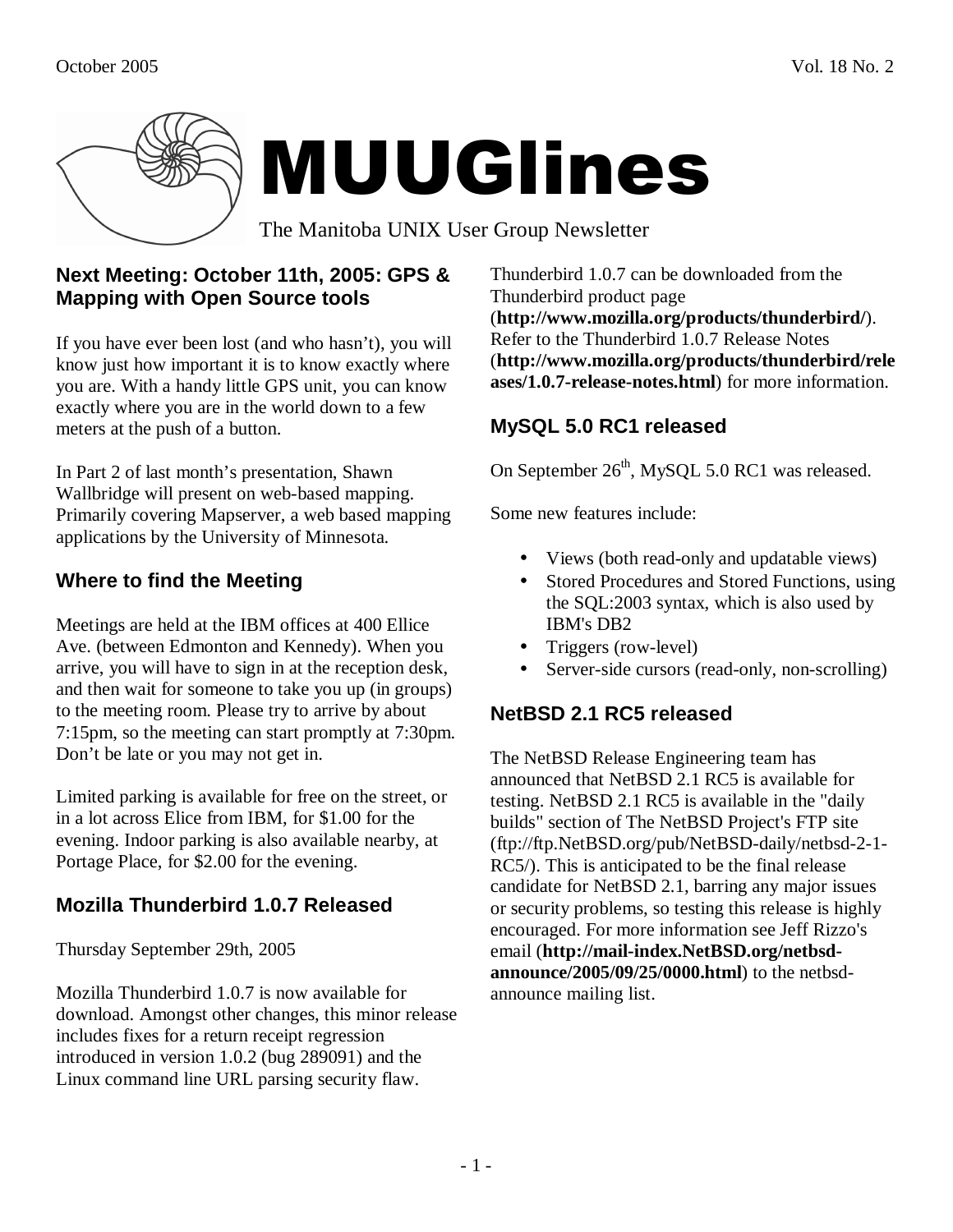### **File sharing is eroding the moral fibre of Canadian Youth**

Two recently published studies funded by the Canadian Recording Industry Association (CRIA) have concluded that young Canadians (18-29) were 2 times as likely to download music off P2P networks than the general population. They also found that they were three times more likely to shoplift and 2.7 times more likely to cheat on an exam.

"Not only does music file-swapping harm artists, but it also points to an erosion of respect for intellectual property that threatens Canada's economy and values at the core of our society," said Graham Henderson, president of the Canadian Recording Industry Association, which commissioned the polls.

"The 'if it's there, it's free' thinking extends far beyond entertainment products and software to ideas themselves," Mr. Henderson added, noting a rise in plagiarism in schools and universities.

An article on Ars Technica pointed out that not only is the age group studied more technologically advanced, so would be more likely to try out a new technology, but people in the age group studied are three times more likely to shoplift in general.

#### (**http://arstechnica.com/news.ars/post/20050930- 5368.html**)

These studies have been released before a new bill goes before Parliament. Bill C-60 is going to introduce new legislation that would mimic the DCMA in the United States. The summary of which states that the bill is to "clarify the liability of network service providers, to facilitate technology-enhanced learning and interlibrary loans, and to update certain other provisions of the Act."

The bill will restrict Fair-Use right's and will overturn the Copyright Board of Canada's decision that P2P downloading is legal.

Now is the time to read the legislation and call your Member of Parliament and express your opinion of the bill. The bill can be found at the link below…

#### **http://www.parl.gc.ca/LEGISINFO/index.asp?Lan g=E&query=4527&Session=13&List=toc**

## **GCC 4.0.2 Released**

Mark Mitchell announced the availability of GCC 4.0.2. He explains, "this release is a minor release, containing primarily fixes for regressions in GCC 4.0.1 relative to previous releases." A list of bug fixes in 4.0.2 can be found here (http://gcc.gnu.org/bugzilla/buglist.cgi?bug\_status=R ESOLVED&resolution=FIXED&target\_milestone=4. 0.2).

GCC is the GNU Compiler Collection which includes C, C++, Objective-C, Fortran, Java, and Ada compilers. Download GCC 4.0.2 from a gcc.gnu.org mirror (**http://gcc.gnu.org/mirrors.html**).

## **OpenBSD 3.8 Raid Management Support**

OpenBSD creator Theo de Raadt posted (http://marc.theaimsgroup.com/?l=openbsdmisc&m=112630095818062) an overview of some new RAID management functionality that will be found in the upcoming OpenBSD 3.8. At this time, only the ami MegaRAID controllers are supported, however in the future the new bioctl tool will be enhanced to manage additional RAID controllers. In his email, Theo provides examples of using the bioctl command to probe and manage RAID drives. He notes, "I would like to make it clear that for 3.8, this support will only work for the ami(4) raid controllers. Hopefully some other people will come helping us to make controllers from other vendors work too. About half of the code is a framework to permit RAID controller drivers to do the right thing."

The framework is intentionally designed to support only the basic functionality, as it will ultimately be used to support many RAID controllers. Theo explains, "the functionality supplied is also very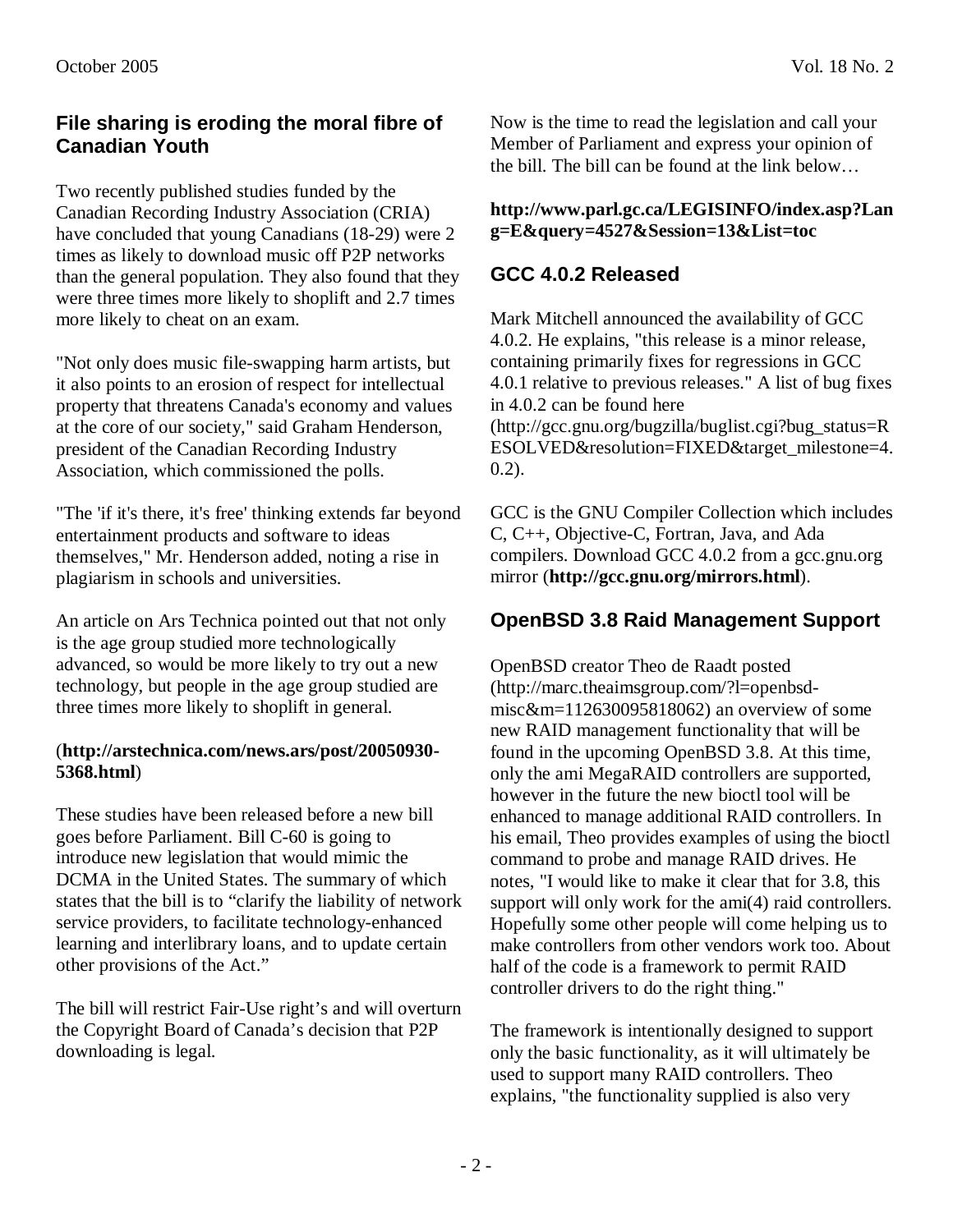basic, almost minimal. But this is done like this on purpose, since we believe that we could support this functionality on all RAID controllers in the same way, without special 'but that controller is so different' mindsets entering the picture. RAID management should (and can be) be no more complicated than ifconfig managing network interfaces." The functionality considered essential includes the ability to know when something wrong, configuration for automatic hot swapping, the ability to locate drives by blinking their lights, the ability to insert new drives and add them into a hot swap configuration, and the ability to turn off the beeper. "Everything else is just icing," Theo concludes. "These are the micro operations which really matter."

## **Feel Free: Opera Eliminates Ad Banner and Licensing Fee**

Oslo, Norway - September 20, 2005

Opera Software today permanently removed the ad banner and licensing fee from its award-winning Web browser. The ad-free, full-featured Opera browser is now available for download - completely free of charge – at http://www.opera.com.

"Today we invite the entire Internet community to use Opera and experience Web browsing as it should be," said Jon S. von Tetzchner, CEO, Opera Software. "Removing the ad banner and licensing fee will encourage many new users to discover the speed, security and unmatched usability of the Opera browser."

Opera was previously available free of charge with an ad banner. Users had the option of paying a licensing fee to remove the ad banner and receive premium support.

"Opera fans around the globe made this day possible," said von Tetzchner. "As we grow our userbase, our mission and our promise remain steadfast: we will always offer the best Internet experience to our users on any device. Today this mission gains new ground."

## **MUUG Board Election 2005-2006**

As part of the October 2005 meeting, we will be holding an election for the positions of directors to the MUUG board. The following nominees are candidates for election. Since the number of candidates (6) is less than the number of vacancies as last set by the board (8), in accordance with MUUG By-laws 5.(c) and 10.(d), the nominees shall be deemed to be elected by acclamation.

#### **Nominee: Gilbert Detillieux, Systems Analyst, University of Manitoba**

Gilbert Detillieux has been working with UNIX as a programmer, system administrator, and trainer since 1980. He worked as a computer consultant specializing in UNIX, from 1983 to 1989. He is currently working as a Systems Analyst for the University of Manitoba's Department of Computer Science, where's he's worked since 1989, installing, supporting and upgrading the department's network and UNIX server infrastructure. He was co-founder and past president of the Technical UNIX User Group (now MUUG), and has been an active member of the MUUG board ever since. He also contributed to the implementation of the initial MUUG Online system, in 1992, which he's since maintained through two complete replacements and numerous upgrades over the years.

#### **Nominee: Michael Doob, Professor, University of Manitoba**

Michael Doob is a member of the Mathematics Department at the University of Manitoba. He has been using UNIX since 1990, primarily as a working environment for mathematical publishing. He has been a member of MUUG for the last decade and has given a number of presentations for that group.